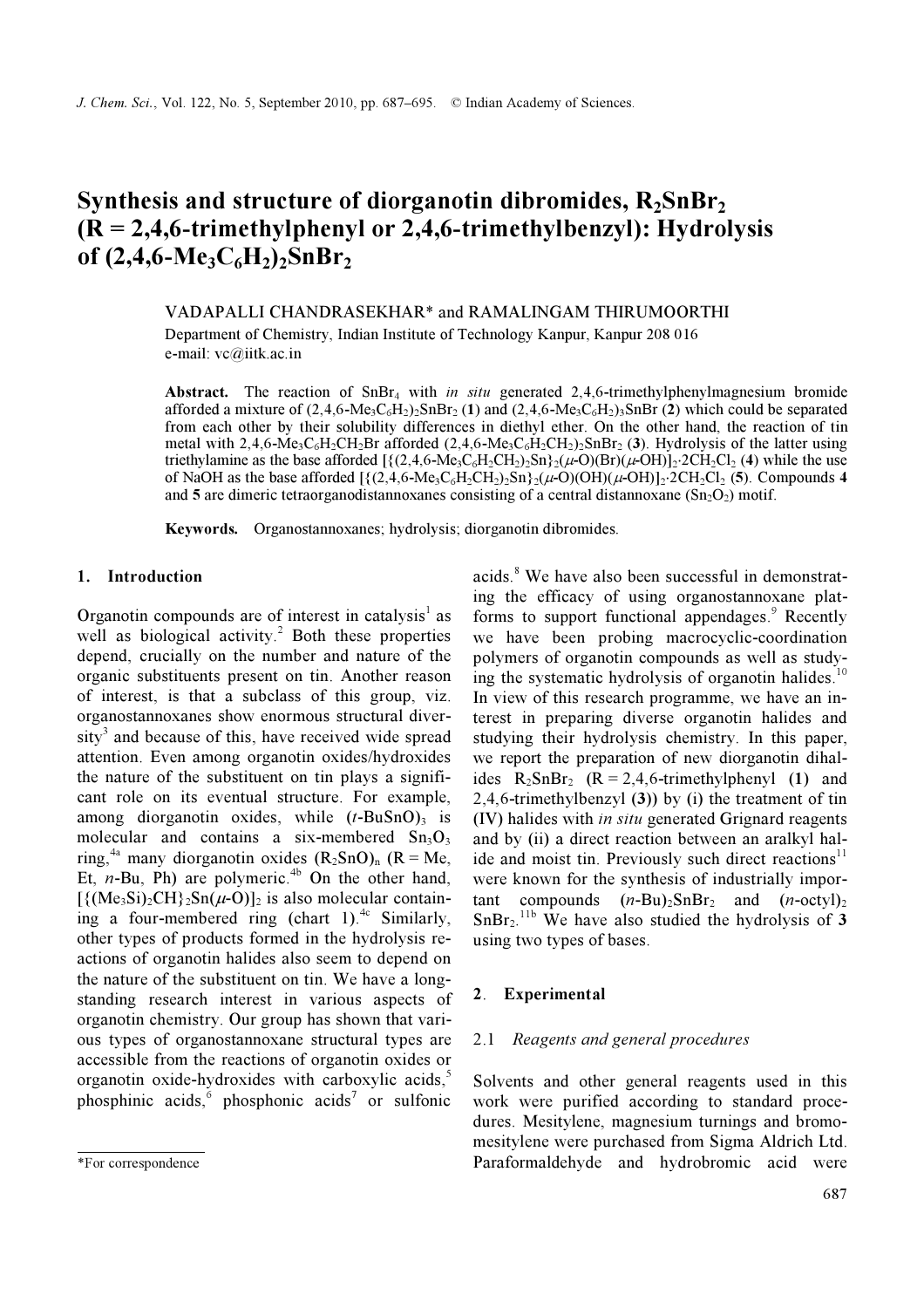

Chart 1. Various types of diorganotin oxides, -hydroxides and –oxide-hydroxides.

purchased from s.d. fine Chemicals, Mumbai. 2,4,6- Trimethylbenzyl bromide was synthesized according to a well-known literature procedure.<sup>12</sup> Melting points were measured using a JSGW melting point apparatus in glass capillaries and are uncorrected. Elemental analyses were carried out using a Thermoquest CE instruments model EA/110 CHNS-O elemental analyzer. IR spectra of the samples were recorded as KBr pellets in the range of 4000–  $400 \text{ cm}^{-1}$  on a Bruker FT-IR Vector 22 model. <sup>1</sup>H and  ${}^{13}C\{{}^{1}H\}$  NMR spectra were obtained using a JEOL-JNM LAMBDA model 400 spectrometer or a JEOL JNM DELTA 500 model spectrometer using CDCl<sub>3</sub> as the solvent.  ${}^{119}Sn{^1H}$  NMR spectra were recorded on a JEOL–JNM DELTA model 500 operating at 187 MHz.

#### 2.2 Syntheses

2,2a  $(2,4,6-Me_3C_6H_2)_2ShBr_2$  (1) and  $(2,4,6 Me<sub>3</sub>C<sub>6</sub>H<sub>2</sub>$ )<sub>3</sub>SnBr (2): 2,4,6-Trimethylphenylmagnesium bromide was prepared from the reaction of bromomesitylene (14⋅70 g, 74⋅00 mmol) with magnesium turnings (1⋅80 g, 74⋅00 mmol) in 150 mL of dry THF. A small amount of iodine was added to initiate the reaction. The reaction mixture was then refluxed for 1 h and cooled. The Grignard reagent, so formed, was slowly added by a cannula to stannic bromide (16⋅18 g, 37⋅00 mmol) in 100 mL of THF.

The reaction mixture was stirred for 4 h and then further refluxed for 2 h. After cooling to room temperature, the solvent was stripped off the reaction mixture. The solid obtained was extracted with diethyl ether/dichloromethane. The organic extract was washed with water to remove any inorganic impurities, dried with anhydrous sodium sulfate, filtered and kept for crystallization. Needle-shaped crystals and a precipitate were obtained by slow evaporation of the organic solution. This mixture was treated with 10 mL of diethyl ether. A residue remained undissolved which was identified as 1. Solvent from the diethyl ether extract was removed in vacuo to afford 2 as a colourless solid.

Characterization of 1: Yield: 10⋅00 g, 52%. m.p. 161–162°C. Anal. Calcd. for  $C_{18}H_{22}SnBr_2$  (1): C, 41⋅83; H, 4⋅29. Found: C, 41⋅76; H, 4⋅26. <sup>1</sup>H NMR  $(500 \text{ MHz}, \text{CDCl}_3, \text{ ppm})$ : 2⋅30  $(s, 6H, p\text{-CH}_3)$ , 2⋅59  $(s, 12H, o\text{-CH}_3)$ , 6.92  $(s, 4H, \text{ aromatic})$ . <sup>13</sup>C{<sup>1</sup>H} NMR (129 MHz, CDCl<sub>3</sub>, ppm): 21⋅25, 24⋅98, 129⋅74, 139⋅14, 141⋅24, 143⋅28. <sup>119</sup>Sn{<sup>1</sup> H} NMR  $(187 \text{ MHz}, \text{CDCl}_3, \text{ ppm})$ :  $-144.66 \text{ (s)}$ .

Characterization of 2: Yield: 1⋅00 g, 5%. m.p. 176–177°C. Anal. Calcd. for  $C_{27}H_{33}SnBr$  (2): C, 58⋅31; H, 5⋅98. Found: C, 58⋅20; H, 5⋅91. <sup>1</sup>H NMR (500 MHz, CDCl3, ppm): 2⋅32 (s, 9H, p-CH3), 2⋅44  $(s, 18H, o\text{-CH}_3)$ , 6.92 (s, 6H, aromatic). <sup>13</sup>C{<sup>1</sup>H} NMR (129 MHz, CDCl<sub>3</sub>, ppm): 21⋅23, 25⋅86, 129⋅15, 139⋅64, 141⋅22, 144⋅27. <sup>119</sup>Sn{<sup>1</sup> H} NMR  $(187 \text{ MHz}, \text{CDCl}_3, \text{ ppm})$ : –119⋅30 (s).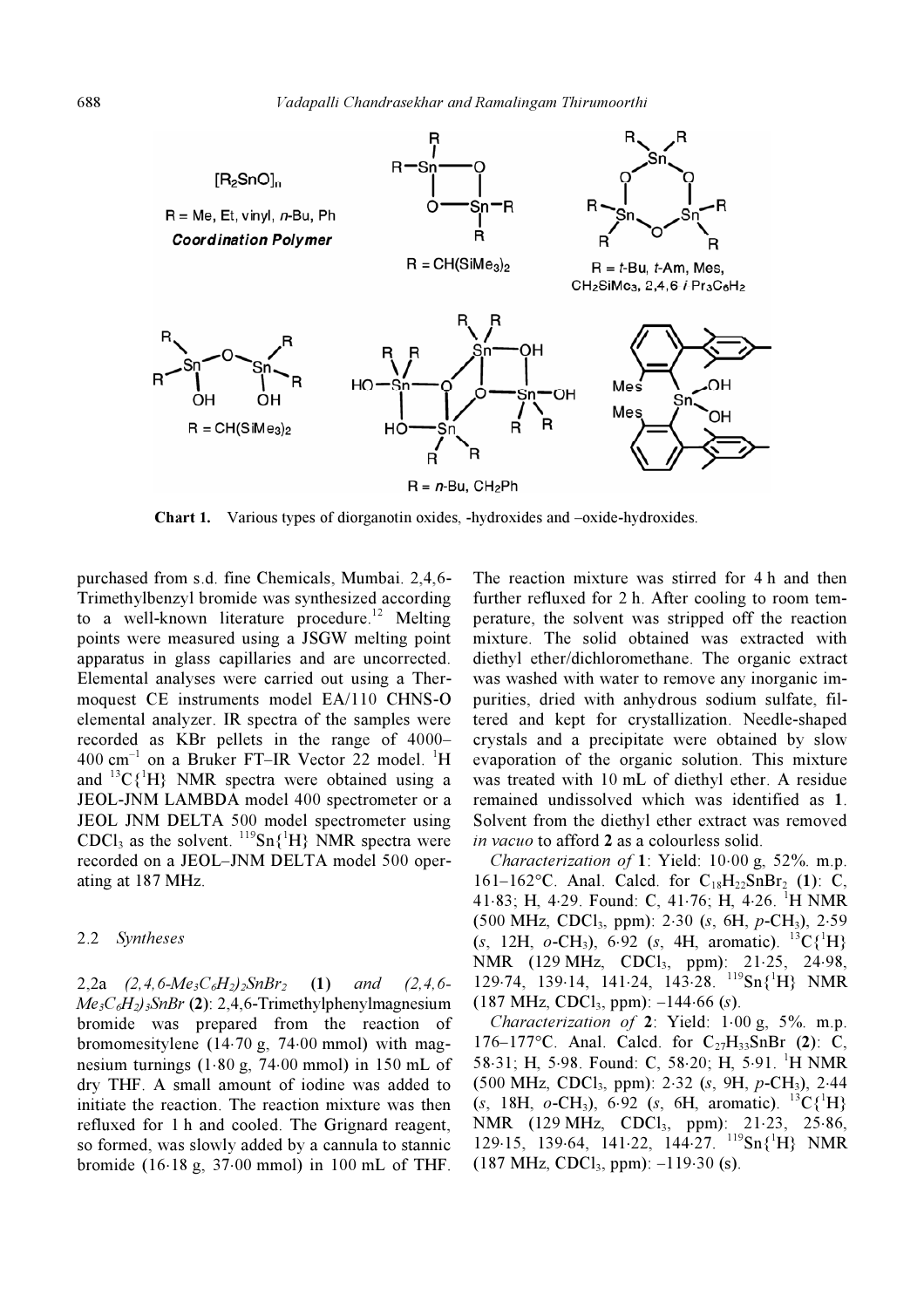2.2b  $(2, 4, 6-Me<sub>3</sub>C<sub>6</sub>H<sub>2</sub>CH<sub>2</sub>)<sub>2</sub>SnBr<sub>2</sub> (3): Moist tin$  $(7.12 \text{ g}, 6.00 \times 10^{-2} \text{ mmol})$  was placed in a 250 mL round-bottomed flask containing 60 mL of toluene. The reaction mixture was initially stirred at room temperature for 10 min. and then refluxed for 15 min. At this time,  $2,4,6-Me_3C_6H_2CH_2Br$  (12⋅79 g,  $6.00 \times 10^{-2}$  mmol) was added all at once and the reflux was continued for 3 h. After allowing the reaction to come to room temperature the reaction flask was kept in an ice bath while maintaining the temperature at 0°C. A pale yellow solid separated from the mixture, which was filtered and then washed with diethyl ether (20 mL) followed by extraction with dichloromethane (40 mL). Removal of solvent from the dichloromethane extract gave a solid which was identified as 3. This was then recrystallized by the slow diffusion method using chloroform/hexane mixture.

Characterization of 3: Yield: 6⋅0 g, 37%. m.p. 145–146°C. Anal. Calcd. for  $C_{20}H_{26}SnBr_2$  (3): C, 44⋅08; H, 4⋅81. Found: C, 43⋅86; H, 4⋅79. <sup>1</sup>H NMR  $(500 \text{ MHz}, \text{CDCl}_3, \text{ ppm})$ : 2⋅02 (s, 12H, o-CH<sub>3</sub>), 2⋅18  $(s, 6H, p\text{-CH}_3)$ , 3⋅17  $(s, 4H, -CH_2)$ , 6⋅71  $(s, 4H,$ aromatic).  ${}^{13}C\{{}^{1}H\}$  NMR (129 MHz, CDCl<sub>3</sub>, ppm): 21⋅07, 31⋅04, 129⋅25, 129⋅86, 135⋅30, 135⋅77.  $^{119}Sn(^{1}H) NMR$  (187 MHz, CDCl<sub>3</sub>, ppm): 12⋅90 (s).

2.2c  $[\{(2,4,6-Me_3C_6H_2CH_2)_{2}Sn\}_2(\mu-O)(Br)(\mu-OH)]_2$ .  $2CH_2Cl_2$  (4): Compound 3 (0⋅50 g, 0⋅92 mmol) was suspended in 50 mL of ethanol/water mixture (99 : 1). To this was added 0⋅40 mL of triethylamine, drop-wise. This reaction mixture was stirred for 24 h and filtered. A precipitate was obtained. This was identified as 4. This was recrystallized by slow evaporation using dichloromethane as the solvent.

Characterization of 4: Yield: 0⋅33 g, 74%. m.p. 154–155 °C. Anal. Calcd. for  $C_{82}H_{110}Br_2Cl_4O_4Sn_4$ (4): C, 50⋅87; H, 5⋅73. Found: C, 50⋅45; H, 5⋅60. <sup>1</sup> H NMR (400 MHz, CDCl<sub>3</sub>, ppm): 1⋅62–2⋅32 (*m*, 88H, –CH<sub>3</sub> and –CH<sub>2</sub>), 6⋅40–6⋅75 (m, 16H, aromatic).  $^{119}Sn$ <sup>1</sup>H} NMR (187 MHz, CDCl<sub>3</sub>, ppm): -222⋅65  $(s)$ ,  $-228.09$   $(s)$ .

2.2d  $\int_2(2,4,6-Me_3C_6H_2CH_2)_{2}Sn_{2}(\mu-O)(OH)(\mu-O)$ 

 $OH)/_{2}$ ⋅ $2CH_{2}Cl_{2}$  (5): Compound 3 (1⋅0 g, 1⋅84 mmol) was taken in 20 mL of toluene. To this was added, drop-wise, 10 mL of 2⋅3 M solution of NaOH at 100°C. After this, the reaction mixture was refluxed for 3 h. The reaction mixture was allowed to come to room temperature and the organic layer was separated, dried (anhydrous  $Na<sub>2</sub>SO<sub>4</sub>$ ) and stripped off the solvent to afford a colourless solid. This was washed with diethyl ether and air-dried. This was purified by recrystallization with dichloromethane.

Characterization of 5: Yield: 0⋅70 g, 84%. m.p. 130–131°C. Anal. Calcd. for  $C_{82}H_{112}Cl_4O_6Sn_4$  (5): C, 54⋅40; H, 6⋅24. Found: C, 54⋅12; H, 6⋅13. <sup>1</sup> H NMR (400 MHz, CDCl<sub>3</sub>, ppm): 1⋅79–2⋅90 (*m*, 88H), 6⋅63 (s, 8H, aromatic), 6⋅71 (s, 8H, aromatic).  $119$ Sn{ ${}^{1}$ H} NMR (187 MHz, CDCl<sub>3</sub>, ppm): -202⋅98  $(s)$ ,  $-226.27$  (s).

#### 2.3 X-ray crystal structure determination

Crystal data and the cell parameters for compounds 1, 3–5 are given in table 1. Single crystals suitable for X-ray crystallographic analyses were obtained by a slow evaporation of their solutions:  $Et_2O/CH_2Cl_2$ (1), CHCl<sub>3</sub> (3) and CH<sub>2</sub>Cl<sub>2</sub> (4 and 5). The crystal data for compounds 1, 3–5 were collected on a Bruker SMART CCD diffractometer using a MoK $\alpha$ sealed tube. The program  $SMARKT^{13a}$  was used for collecting frames of data, indexing reflections, and determining lattice parameters,  $SAINT<sup>13a</sup>$  for integration of the intensity of reflections and scaling, SADABS<sup>13b</sup> for absorption correction and  $SHELXTL<sup>13c,13d</sup>$  for space group and structure determination and least-squares refinements on  $F^2$ . All structures were solved by direct methods using the programs SHELXS-9713e and refined by full-matrix least squares methods against  $F^2$  with SHELXL- $97<sup>13e</sup>$  Hydrogen atoms were fixed at calculated positions and their positions were refined by a riding model. Hydrogen atoms for the hydroxyl group were identified by Fourier maps. Figures given in the text were generated using *Diamond 2.1e* software.<sup>13f</sup>

#### 3. Results and discussion

Mesitylmagnesium bromide was prepared *in situ* by the reaction of bromomesitylene with magnesium turnings in THF. The *in situ* generated 2,4,6- $Me<sub>3</sub>C<sub>6</sub>H<sub>2</sub>MgBr$  was reacted with stannic bromide under reflux conditions to give a mixture of 1 and 2 (scheme 1). The separation of 1 could be done from 2, readily, as the latter was soluble in diethyl ether while the former was not. Although previously Molloy *et al*<sup>14</sup> have synthesized a mixture of halogenated products  $(2,4,6-Me_3C_6H_2)$ <sub>2</sub>SnCl<sub>2</sub>,  $(2,4,6-Ve_3)$  $Me<sub>3</sub>C<sub>6</sub>H<sub>2</sub>)<sub>2</sub>SnClBr$  and  $(2,4,6-Me<sub>3</sub>C<sub>6</sub>H<sub>2</sub>)<sub>2</sub>SnBr<sub>2</sub> they$ have not mentioned the separation procedure. Proton NMR of 1 and 2 revealed three types of chemical shifts (see experimental section) consistent with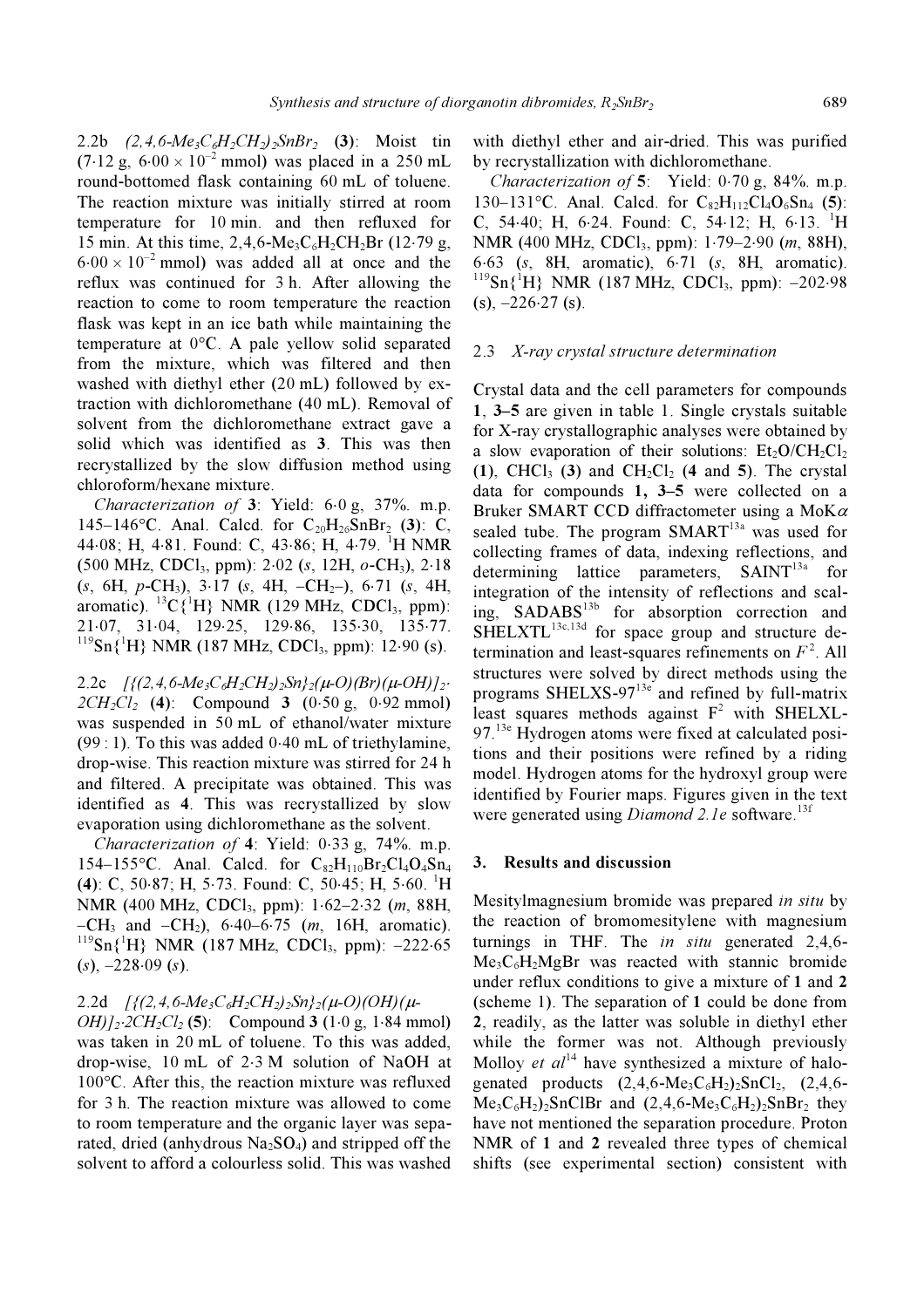|                                                        | 1                           | 3                           | 4                              | 5                           |
|--------------------------------------------------------|-----------------------------|-----------------------------|--------------------------------|-----------------------------|
| Empirical formula                                      | $C_{18}H_{22}Br_2Sn$        | $C_{20}H_{26}Br_2Sn$        | $C_{82}H_{110}Br_2Cl_4O_4Sn_4$ | $C_{82}H_{112}Cl_4O_6Sn_4$  |
| Formula weight                                         | 516.87                      | 544.92                      | 1936.08                        | 1810.28                     |
| Temperature (K)                                        | 100(2)                      | 100(2)                      | 153(2)                         | 153(2)                      |
| Wavelength $(A)$                                       | 0.71073                     | 0.71073                     | 0.71069                        | 0.71073                     |
| Crystal system                                         | Orthorhombic                | Orthorhombic                | Monoclinic                     | Triclinic                   |
| Space group                                            | Pbcn                        | Pnma                        | P21/c                          | $P\bar{1}$                  |
| $a(\AA)$                                               | $a = 11.2244(8)$            | $a = 9.7522(7)$             | 11.517(5)                      | $a = 15.5928(7)$            |
| b(A)                                                   | $b = 9.4930(7)$             | $b = 25.2555(17)$           | 14.144(5)                      | $b = 16.4326(8)$            |
| c(A)                                                   | $c = 17.0419(12)$           | $c = 8.0885(5)$             | 25.747(5)                      | $c = 17.0520(8)$            |
| $\alpha$ (°)                                           | $\alpha$ = 90               | $\alpha$ = 90               | 90                             | 95.3680(10)                 |
| $\beta$ (°)                                            | $\beta$ = 90                | $\beta$ = 90                | 97.204(5)                      | 105.4340(10)                |
| $\gamma$ (°)                                           | $\gamma = 90$               | $\gamma = 90$               | 90                             | 103.7700(10)                |
| $V(A^3)$                                               | 1815.9(2)                   | 1992.2(2)                   | 4161(2)                        | 4032.8(3)                   |
| Z, $D_{\text{caled}}$ (g cm <sup>-3</sup> )            | 4, 1.891                    | 4, 1.817                    | 2, 1.545                       | 2, 1.491                    |
| $\mu$ (mm <sup>-1</sup> )                              | 5.800                       | 5.292                       | 2.321                          | 1.406                       |
| F(000)                                                 | 1000                        | 1064                        | 1944                           | 1840                        |
| Crystal size (mm)                                      | $0.2 \times 0.1 \times 0.1$ | $0.2 \times 0.1 \times 0.1$ | $0.2 \times 0.2 \times 0.1$    | $0.2 \times 0.2 \times 0.2$ |
| $\theta$ Range (°)                                     | 2.81 to $27.00^{\circ}$     | 2.64 to $27.00^{\circ}$     | 2.15 to $27.00^{\circ}$        | 1.93 to $27.00$             |
| Limiting indices                                       | $-11 \le h \le 14$ ,        | $-12 \le h \le 12$ ,        | $-14 \le h \le 14$ ,           | $-19 \le h \le 15$ ,        |
|                                                        | $-11 \le k \le 12$ ,        | $-31 \le k \le 32$ ,        | $-17 \le k \le 18$ ,           | $-14 \le k \le 20$ ,        |
|                                                        | $-21 \le l \le 21$          | $-7 \leq l \leq 10$         | $-32 \le l \le 26$             | $-21 \le l \le 21$          |
| Reflections collected                                  | 10172                       | 11380                       | 25158                          | 24558                       |
| Independent reflections                                | 1977 $[R(int) =$            | 2218 $[R(int) =$            | 9047 $[R(int) =$               | 17037 $[R(int) =$           |
|                                                        | $0.0555$ ]                  | $0.0373$ ]                  | $0.0871$ ]                     | 0.0254]                     |
| Data/restraints/parameters                             | 1977/0/99                   | 2218/0/112                  | 9047/0/445                     | 17037/1/899                 |
| Goodness-of-fit on $F^2$                               | 1.096                       | 1.046                       | 1.051                          | 1.134                       |
| Final R indices $[I > 2 \text{sigma}(I)]$ R1 = 0.0305, |                             | $R1 = 0.0266$ ,             | $R1 = 0.0691$ ,                | $R1 = 0.0503$ ,             |
|                                                        | $wR2 = 0.0725$              | $wR2 = 0.0602$              | $wR2 = 0.1365$                 | $wR2 = 0.1149$              |
| R indices (all data)                                   | $R1 = 0.0372$ ,             | $R1 = 0.0318$ ,             | $R1 = 0.1142$ ,                | $R1 = 0.0701$ ,             |
|                                                        | $wR2 = 0.0769$              | $wR2 = 0.0622$              | $wR2 = 0.1548$                 | $wR2 = 0.1545$              |

Table 1. X-ray crystallographic data for 1, 3–5.



Scheme 1. Synthesis of  $bis(2,4,6-$ trimethylphenyl)tin dibromide and tris(2,4,6trimethylphenyl)tin bromide.

their structures.  $^{119}Sn{^1H}$  NMR spectrum of 1 showed singlet at –144⋅66 ppm which is upfield shifted in comparison with  $\overrightarrow{Ph_2SnBr_2}$  (–72⋅90 ppm).<sup>15</sup> On the other hand,  $^{119}Sn({}^{1}H)$  NMR spectrum of 2 showed a peak at  $-119.30$  ppm.

3 was obtained by a direct reaction between 2,4,6 trimethylbenzyl bromide and tin powder under reflux conditions using toluene as the solvent (scheme 2). The proton NMR spectrum of 3 reveals all the distinct chemical shifts which occur at 2⋅02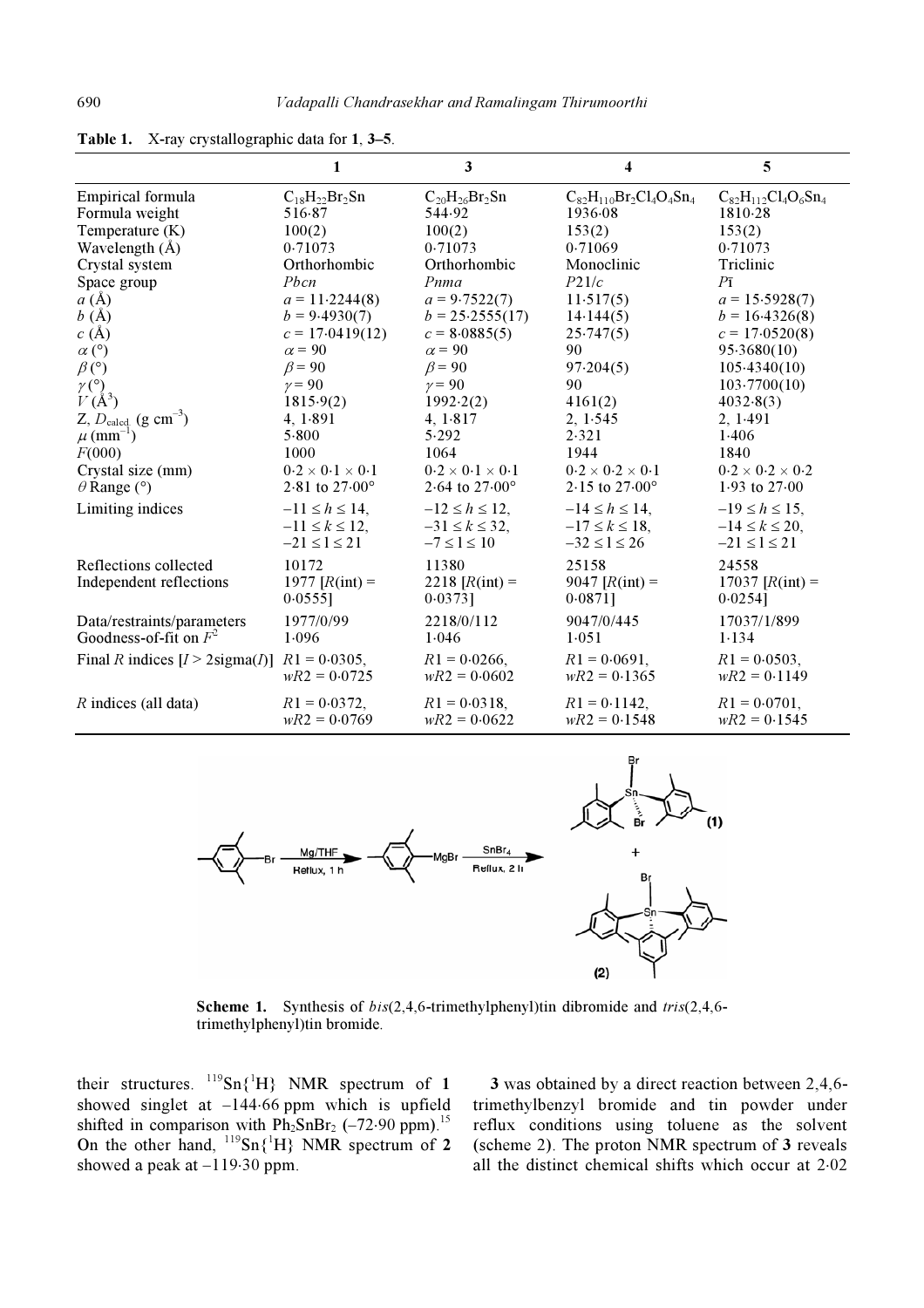

**Scheme 2.** Synthesis of  $bis(2,4,6-$ trimethylbenzyl)tin dibromide.



Scheme 3. Synthesis of tetraorganodistannoxane ladders.

 $(o\text{-CH}_3)$ , 2⋅18 (p-CH<sub>3</sub>), 3⋅17 (CH<sub>2</sub>) and 6⋅71 (Ar) ppm. The  $-CH_{2}$ – chemical shift is up field shifted in comparison to that observed for the starting precursor 2,4,6-Me<sub>3</sub>C<sub>6</sub>H<sub>2</sub>CH<sub>2</sub>Br (4⋅57 ppm).<sup>12</sup> The <sup>119</sup>Sn{<sup>1</sup>H} NMR of 3 shows a singlet at +12⋅90 ppm.

 In view of the recent interest in the synthesis of organotin oxides, hydroxides and oxide-hydroxides,<sup>16</sup> we have hydrolysed 3 by using two different bases (scheme 3). Hydrolysis of 3 with an excess of  $Et_3N$  afforded  $[\{(2,4,6-Me_3C_6H_2CH_2)_2Sn\}_2(\mu-O)(Br)(\mu-OH)]_2$ .  $2CH_2Cl_2$ , (4) while the use of NaOH afforded  $[{(2,4,6\text{-Me}_3C_6H_2CH_2)_2Sn}_2(\mu\text{-}O)(OH)(\mu\text{-}OH)]_2$  $2CH_2Cl_2$  (5) in good yields.  $^{119}Sn(^{1}H)$  NMR spectrum of 4 shows two equally intense signals at –222⋅70 ppm and –228⋅10 ppm. On the other hand, 5 showed chemical shifts at  $-203.00$  (s) and  $-226.30$  ppm.

### 4. X-ray crystal structures of 1, 3, 4 and 5

The molecular structures of 1 and 3 are given in figures 1 and 2 respectively. The bond parameters of these compounds are given in table 2. Both 1 and 3 crystallized in the orthorhombic crystal system. The geometry around the tin center in both these compounds can be described as distorted tetrahedral. The Sn–C bond distances for 1 and 3 are  $2.140(3)$ and  $2 \cdot 171(3)$  Å, respectively. The Sn–Br distances are  $2.5029(4)$  Å for 1 and  $2.5234(5)$  and  $2.5349(5)$  Å for 3. The primary difference in the structures of 1 and 3 is the orientation of the phenyl groups around the tin centers (figures 1 and 2). Interestingly, intramolecular Br $\cdots \pi$  interactions  $(3.977 \text{ Å})$  are observed in compound 3, but such an interaction is absent in compound 1.

 The molecular structures of compounds 4 and 5 are given in figures 3 and 4 respectively. The metric parameters for these compounds are given in tables 2 and 3. The symmetrically related dimeric tetraorganodistannoxane 5 crystallized in a triclinic system whereas 4 crystallized in a monoclinic crystal system. Both of these compounds possess structures consisting of two independent tin atoms which are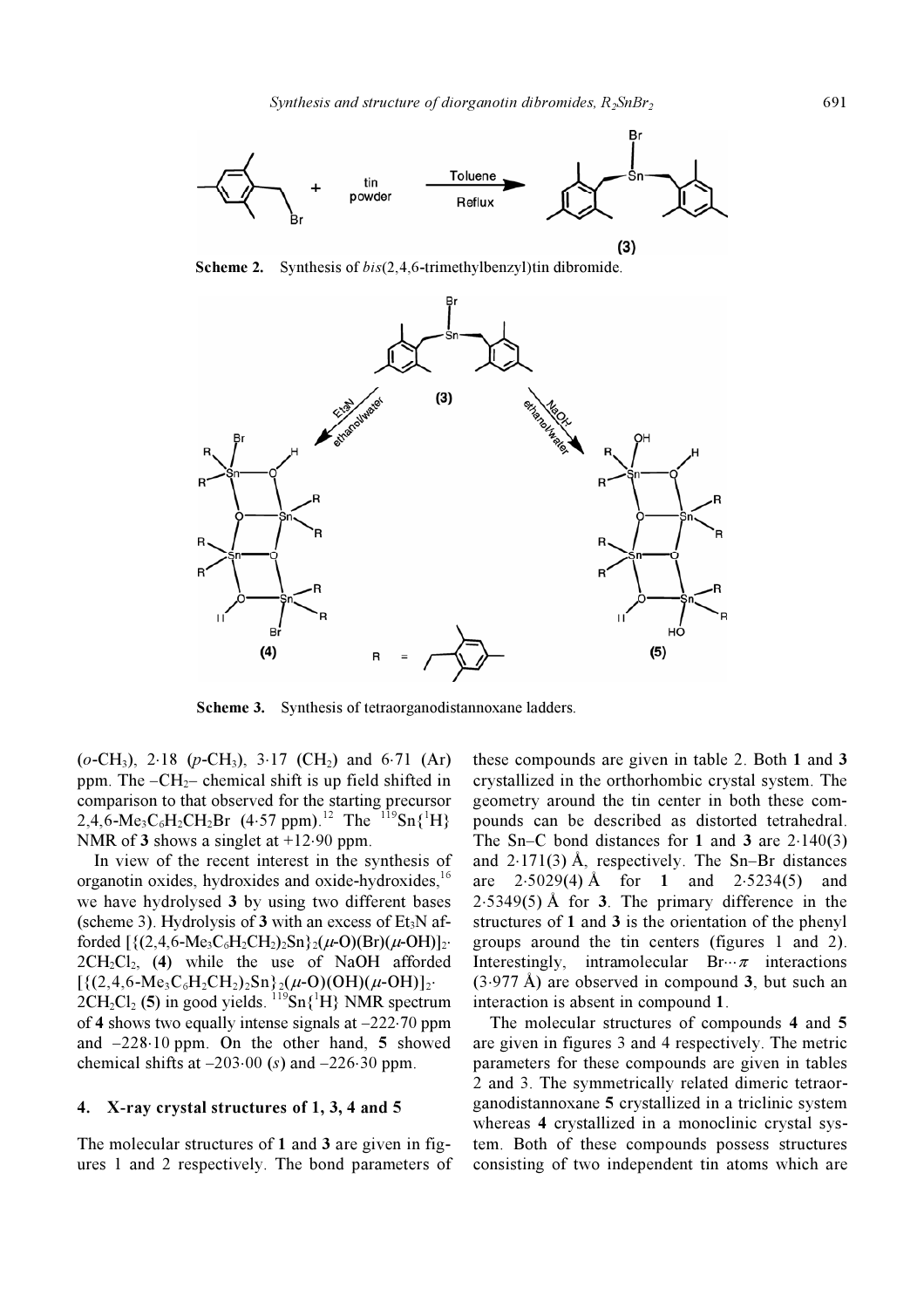| $Sn(1)-Br(1)\#1$<br>$C(1)$ -Sn(1)-C(1)#1<br>$C(1)$ -Sn(1)-Br(1) | 2.5029(4)<br>118.74(17)<br>115.89(9) | $Sn(1)-C(1)\#1$<br>$C(1)$ -Sn(1)-Br(1)#1<br>$Br(1)-Sn(1)-Br(1)\#1$ | 2.140(3)<br>102.41(8)<br>100.512(19) |  |  |  |
|-----------------------------------------------------------------|--------------------------------------|--------------------------------------------------------------------|--------------------------------------|--|--|--|
|                                                                 | 3                                    |                                                                    |                                      |  |  |  |
| $Sn(1)-C(1)\#2$<br>$Sn(1) - Br(1)$                              | 2.171(3)<br>2.5234(5)                | $Sn(1)-Br(2)$                                                      | 2.5349(5)                            |  |  |  |
| $C(1)$ -Sn(1)-C(1)#2<br>$C(1)$ -Sn(1)-Br(1)                     | 132.94(15)<br>105.39(8)              | $C(1)\#2-Sn(1)-Br(2)$<br>$Br(1)-Sn(1)-Br(2)$                       | 104.09(7)<br>100.770(16)             |  |  |  |
|                                                                 | 4                                    |                                                                    |                                      |  |  |  |
| $Sn(1)-O(1)$<br>$Sn(1)-O(1)\#3$                                 | 2.060(5)<br>2.151(5)                 | $Sn(2)-C(31)$<br>$Sn(2)-C(21)$                                     | 2.141(7)<br>2.171(7)                 |  |  |  |
| $Sn(1)-O(2)$                                                    | 2.151(5)                             | $Sn(2)-O(2)$                                                       | 2.234(5)                             |  |  |  |
| $Sn(1)-C(11)$<br>$Sn(1) - C(1)$<br>$Sn(2)-O(1)$                 | 2.162(7)<br>2.173(7)<br>2.038(5)     | $Sn(2) - Br(1)$<br>$O(2) - H(2)$                                   | 2.6040(13)<br>0.81(2)                |  |  |  |
| $O(1)$ -Sn(1)-O(1)#3                                            | 73.0(2)                              | $O(1)$ -Sn(2)-C(31)                                                | 104.1(2)                             |  |  |  |
| $O(1)$ -Sn(1)-O(2)<br>$O(1)$ #3-Sn(1)-O(2)                      | 73.18(19)<br>146.03(19)              | $O(1)$ -Sn(2)-C(21)<br>$C(31) - Sn(2) - C(21)$                     | 125.3(3)<br>128.0(3)                 |  |  |  |
| $O(1)$ -Sn(1)-C(11)                                             | 117.9(3)                             | $O(1)$ -Sn(2)-O(2)                                                 | 71.84(19)                            |  |  |  |
| $O(1)$ #3-Sn(1)-C(11)                                           | 97.9(3)                              | $C(31) - Sn(2) - O(2)$                                             | 91.2(2)                              |  |  |  |
| $O(2)$ -Sn(1)-C(11)<br>$O(1)$ -Sn(1)-C(1)                       | 100.3(2)<br>121.3(3)                 | $C(21) - Sn(2) - O(2)$<br>$O(1) - Sn(2) - Br(1)$                   | 89.9(2)<br>88.82(14)                 |  |  |  |
| $O(1)$ #3-Sn(1)-C(1)                                            | 98.5(2)                              | $C(31) - Sn(2) - Br(1)$                                            | 101.5(2)                             |  |  |  |
| $O(2)$ -Sn(1)-C(1)                                              | 96.4(2)                              | $C(21) - Sn(2) - Br(1)$                                            | 95.1(2)                              |  |  |  |
| $C(11) - Sn(1) - C(1)$                                          | 120.8(3)                             | $O(2)$ -Sn $(2)$ -Br $(1)$                                         | 159.09(14)                           |  |  |  |

**Table 2.** Selected bond lengths  $(A)$  and angles  $(°)$  for 1, 3 and 4.

Symmetry transformations used to generate equivalent atoms: #1 –x + 1, y, –z + 3/2; #2 x,  $-y + 1/2, z; \#3 - x, -y + 1, -z + 2$ 



Figure 1. Molecular structure of 1.

bridged by oxide and hydroxide ligands. These belong to the well-known family of ladder structures, which consist of a central distannoxane  $(Sn_2O_2)$ motif.<sup>17</sup> All the tin atoms in both of these compounds are present in a distorted trigonal bipyramidal geometry. The equatorial sites are occupied by two carbon atoms and one oxygen atom. The axial positions in the case of the central tin centers, are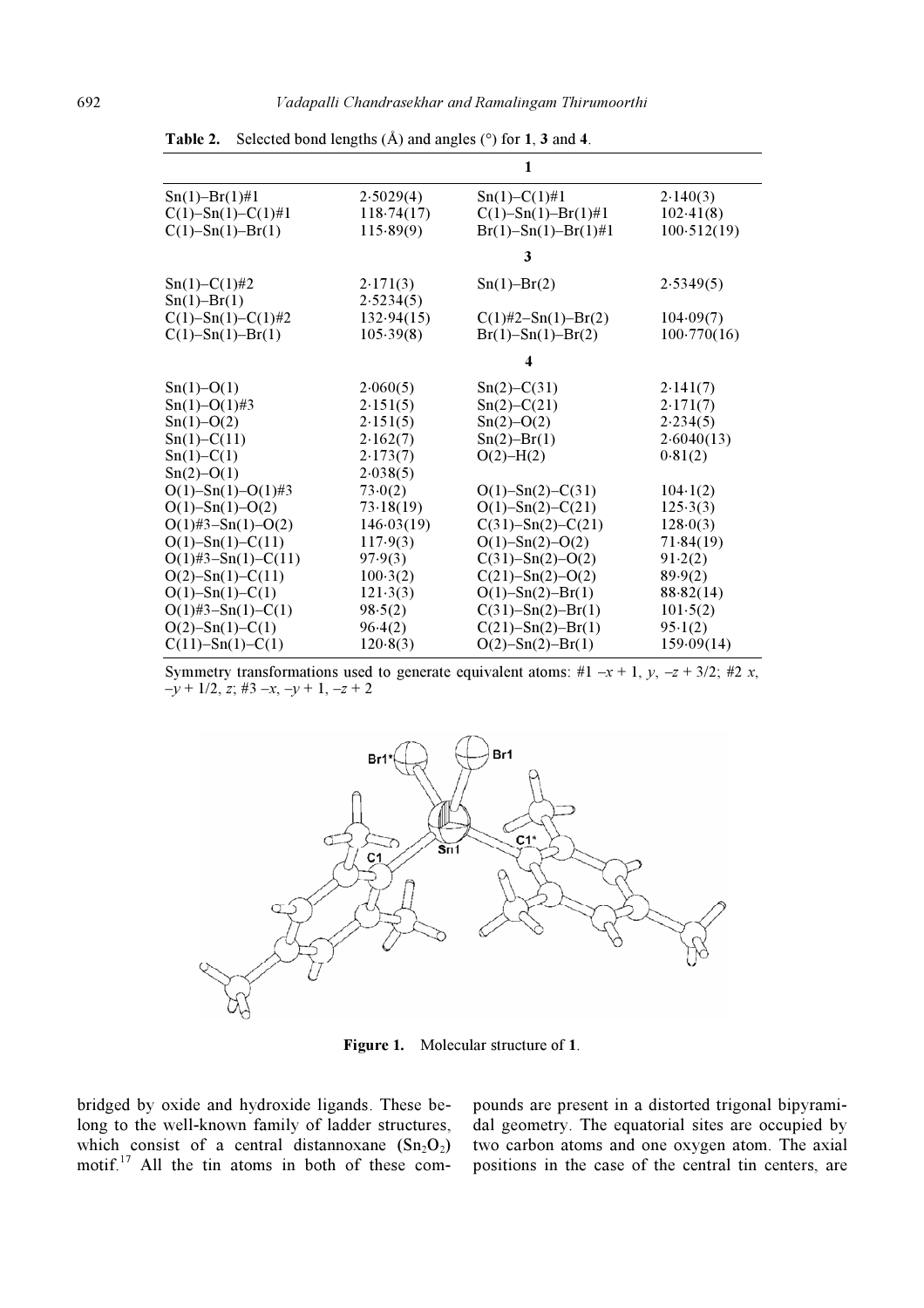| 5                          |          |                  |                         |                  |          |  |  |  |  |
|----------------------------|----------|------------------|-------------------------|------------------|----------|--|--|--|--|
| $Sn(1)-O(1)$               | 2.023(5) | $Sn(2)-O(4)$     | 2.142(4)                | $Sn(3)-C(51)$    | 2.162(6) |  |  |  |  |
| $Sn(1)-O(3)$               | 2.029(4) | $Sn(2) - C(31)$  | 2.163(6)                | $Sn(4)-O(6)$     | 2.017(5) |  |  |  |  |
| $Sn(1)-C(1)$               | 2.150(7) | $Sn(2)-C(21)$    | 2.167(6)                | $Sn(4)-O(4)$     | 2.041(4) |  |  |  |  |
| $Sn(1)-C(11)$              | 2.162(6) | $Sn(3)-O(4)$     | 2.072(4)                | $Sn(4)-C(71)$    | 2.160(6) |  |  |  |  |
| $Sn(1)-O(2)$               | 2.333(5) | $Sn(3)-O(5)$     | 2.102(5)                | $Sn(4)-C(61)$    | 2.173(6) |  |  |  |  |
| $Sn(2) - O(3)$             | 2.060(4) | $Sn(3)-O(3)$     | 2.148(4)                | $Sn(4)-O(5)$     | 2.320(5) |  |  |  |  |
| $Sn(2) - O(2)$             | 2.128(4) | $Sn(3)-C(41)$    | 2.161(6)                | $O(5) - H(20)$   | 0.82(2)  |  |  |  |  |
| $O(1) - H(1)$              | 0.8200   | $O(2)$ -H(23)    | 0.81(12)                | $O(6)$ -H $(6A)$ | 0.8200   |  |  |  |  |
| $O(1)$ -Sn(1)-C(1)         |          | $100-4(2)$       | $O(4)$ -Sn(3)-O(5)      | 74.66(17)        |          |  |  |  |  |
| $O(3)$ -Sn(1)-C(1)         |          | 110.2(2)         | $O(4)$ -Sn(3)-O(3)      | 73.56(16)        |          |  |  |  |  |
| $O(1) - Sn(1) - O(3)$      |          | 90.32(18)        | $O(5)$ -Sn(3)-O(3)      | 145.76(17)       |          |  |  |  |  |
| $O(1)$ -Sn(1)-C(11)        |          | 99.3(2)          | $O(4)$ -Sn(3)-C(41)     | 134.1(2)         |          |  |  |  |  |
| $O(3)$ -Sn(1)-C(11)        |          | 121.8(2)         | $O(5)$ -Sn(3)-C(41)     | 95.9(2)          |          |  |  |  |  |
| $C(1)$ -Sn(1)-C(11)        |          | 123.7(3)         | $O(3)$ -Sn(3)-C(41)     | 97.1(2)          |          |  |  |  |  |
| $O(1)$ -Sn(1)-O(2)         |          | 160.83(18)       | $O(4)$ -Sn $(3)$ -C51   | 103.5(2)         |          |  |  |  |  |
| $O(3)$ -Sn(1)-O(2)         |          | 71.28(16)        | $O(5)$ -Sn(3)-C(51)     | 100.9(2)         |          |  |  |  |  |
| $C(1)$ -Sn(1)-O(2)         |          | 91.2(2)          | $O(3)$ -Sn(3)-C(51)     | 98.6(2)          |          |  |  |  |  |
| $C(11) - Sn(1) - O(2)$     |          | 86.5(2)          | $C(41) - Sn(3) - C(51)$ | 122.4(3)         |          |  |  |  |  |
| $O(3)$ -Sn(2)-O(2)         |          | 75.12(17)        | $O(6)$ -Sn(4)-O(4)      | 90.95(19)        |          |  |  |  |  |
| $O(3)$ -Sn(2)-O(4)         |          | 73.93(16)        | $O(6)$ -Sn(4)-C(71)     | 99.7(2)          |          |  |  |  |  |
| $O(2)$ -Sn $(2)$ -O $(4)$  |          | 146.48(17)       | $O(4)$ -Sn(4)-C(71)     | 123.0(2)         |          |  |  |  |  |
| $O(3)$ -Sn(2)-C(31)        |          | $105 \cdot 1(2)$ | $O(6)$ -Sn(4)-C(61)     | 100.3(3)         |          |  |  |  |  |
| $O(2)$ -Sn $(2)$ -C $(31)$ |          | 98.4(2)          | $O(4)$ -Sn(4)-C(61)     | 109.3(2)         |          |  |  |  |  |
| $O(4)$ -Sn(2)-C(31)        |          | $101-7(2)$       | $C(71)$ -Sn(4)-C(61)    | $123 \cdot 1(3)$ |          |  |  |  |  |
| $O(3)$ -Sn(2)-C(21)        |          | $134 \cdot 1(2)$ | $O(6)$ -Sn(4)-O(5)      | 160.26(19)       |          |  |  |  |  |
| $O(2)$ -Sn(2)-C(21)        |          | 95.3(2)          | $O(4)$ -Sn(4)- $O(5)$   | 70.63(17)        |          |  |  |  |  |
| $O(4)$ -Sn(2)-C(21)        |          | 97.0(2)          | $C(71) - Sn(4) - O(5)$  | 85.2(2)          |          |  |  |  |  |
| $C(31) - Sn(2) - C(21)$    |          | 120.8(3)         | $C(61)$ -Sn4-O(5)       | 92.7(2)          |          |  |  |  |  |

**Table 3.** Selected bond lengths  $(A)$  and angles  $(\circ)$  for 5.



Figure 2. Molecular structure of 3.

occupied by an oxide and a hydroxide group. In the terminal tin centers these sites are occupied by an oxygen atom and a bromide atom in the case of 4, and two hydroxide groups in the case of 5. The  $Sn_4O_2(OH)_2(X)_2$  (X = Br (4) and OH (5)) structural motifs are almost planar with maximum deviations observed for H2 (0⋅36 Å) in 4 and H23 (0⋅89) Å in 5. Additionally, in 4 an intramolecular interaction between tin and bromine  $(Sn1-Br1* 3.8549(15)$  Å) (figure 3) was observed. This distance is shorter than the sum of the van der Waals radii for tin and bromide  $(4.1 \text{ Å})$ .<sup>18</sup>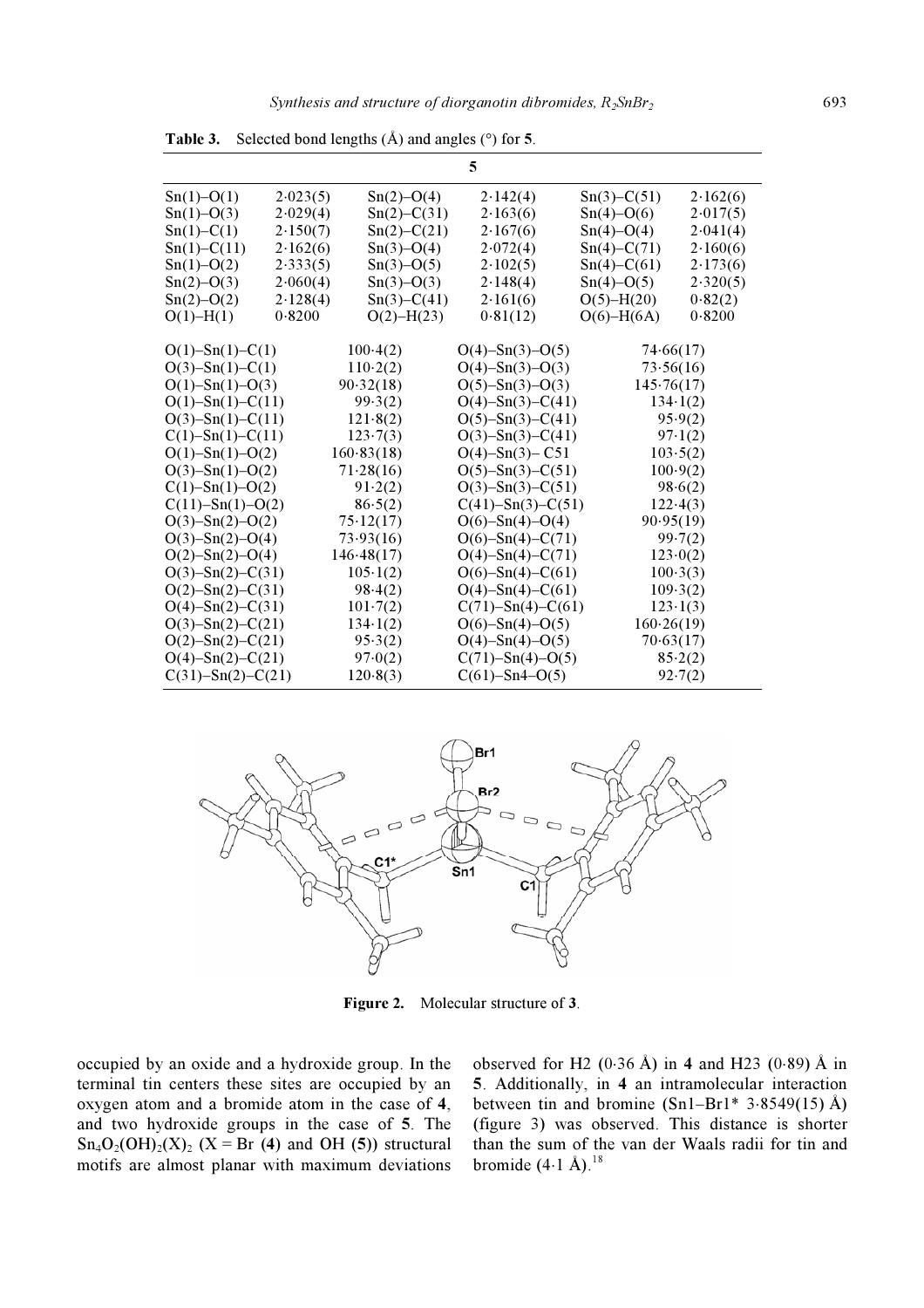

Figure 3. Core structure of 4. All the aralkyl groups and solvent molecules have been omitted for clarity.



Figure 4. Core structure of 5. All the aralkyl groups and solvent molecules have been omitted for clarity.

## 5. Conclusion

In conclusion, we report the synthesis of sterically hindered diorganotin dibromides  $(2,4,6-\text{Me}_3\text{C}_6\text{H}_2)$  $SnBr<sub>2</sub> (1), (2,4,6-Me<sub>3</sub>C<sub>6</sub>H<sub>2</sub>)<sub>3</sub>SnBr (2) and (2,4,6 Me<sub>3</sub>C<sub>6</sub>H<sub>2</sub>CH<sub>2</sub>)<sub>2</sub>SnBr<sub>2</sub>$  (3). Hydrolysis of (2,4,6- $Me<sub>3</sub>C<sub>6</sub>H<sub>2</sub>CH<sub>2</sub>)<sub>2</sub>SnBr<sub>2</sub> using Et<sub>3</sub>N and NaOH afford$ two distinct products  $\left[ \{ (2,4,6-\text{Me}_3\text{C}_6\text{H}_2\text{CH}_2) \} \right]$  $(Br)(\mu$ -OH $)(\mu$ -O)]<sub>2</sub> and  $[\{(2,4,6-Me_3C_6H_2CH_2)_2Sn\}_2]$  $(OH)(\mu-OH)(\mu-O)|_2$ . Both of these belong to the well-studied family of dimeric tetraorganodistannoxanes.

#### Supplementary information

CCDC 759091-759094 (for 1–4) contain the supplementary crystallographic data for this publication. These data can be obtained free of charge from the Cambridge Crystallographic Data Centre via www.ccdc.cam.ac.uk/data\_request/cif.

#### Acknowledgements

We thank the Department of Science and Technology (DST), Government of India for financial support. V C is thankful to (DST) for a J C Bose Fellowship. We would like to thank Dr P Sasikumar for his help in the preparation of the starting material.

#### References

- 1. Otera J 2004 Acc. Chem. Res. 37 288; (b) Espinet P and Echavarren A M 2004 Angew. Chem. Int. Ed. 43 4704
- 2. (a) Pellerito L and Nagy L 2002 Coord. Chem. Rev. 224 111; (b) Nath M, Pokharia S and Yadav R 2001 Coord. Chem. Rev. 215 99
- 3. (a) Chandrasekhar V, Gopal K and Thilagar P 2007 Acc. Chem. Res. 40 420; (b) Chandrasekhar V, Nagendran S and Baskar V 2002 Coord. Chem. Rev. 235 1; (c) Holmes R R 1989 Acc. Chem. Res. 22 190
- 4. (a) Puff H, Schuh W, Sievers R and Zimmer R 1981 Angew. Chem. Int. Ed. Engl. 20 591; (b) Ingham R K, Rosenberg S D and Gilman H 1960 Chem. Rev. 60 459; (c) Edelman M A, Hitchcock, P B and Lappert M F 1990 Chem. Commun. 1116
- 5. (a) Chandrasekhar V, Gopal K, Nagendran S, Steiner A and Zacchini S 2006 Cryst. Growth Des. 6 267; (b) Chandrasekhar V and Thirumoorthi R 2007 Organometallics 26 5415
- 6. (a) Chandrasekhar V and Thirumoorthi R 2009 Inorg. Chem. 48 10330; (b) Chandrasekhar V, Baskar V, Steiner A and Zacchini S 2004 Organometallics 23 1390
- 7. (a) Chandrasekhar V, Baskar V, Steiner A and Zacchini S 2002 Organometallics 21 4528; (b) Chandrasekhar V and Baskar V 2003 Indian J. Chem. A42 2376
- 8. (a) Chandrasekhar V, Boomishankar R, Steiner A and Bickley J F 2003 Organometallics 22 3342; (b) Chandrasekhar V, Boomishankar R, Singh S, Steiner A and Zacchini S 2002 Organometallics 21 4575; (c) Chandrasekhar V, Singh P and Gopal K 2007 Organometallics 26 2833
- 9. (a) Chandrasekhar V and Thirumoorthi R 2008 Eur. J. Inorg. Chem. 4578; (b) Chandrasekhar V, Nagendran S, Banzal S, Kozee M A and Powell D R 2000 Angew. Chem. Int. Ed. 39 1833; (c) Chandrasekhar V, Thilagar P and Sasikumar P 2006 J. Organomet. Chem. 691 1681; (d) Chandrasekhar V, Thilagar P,